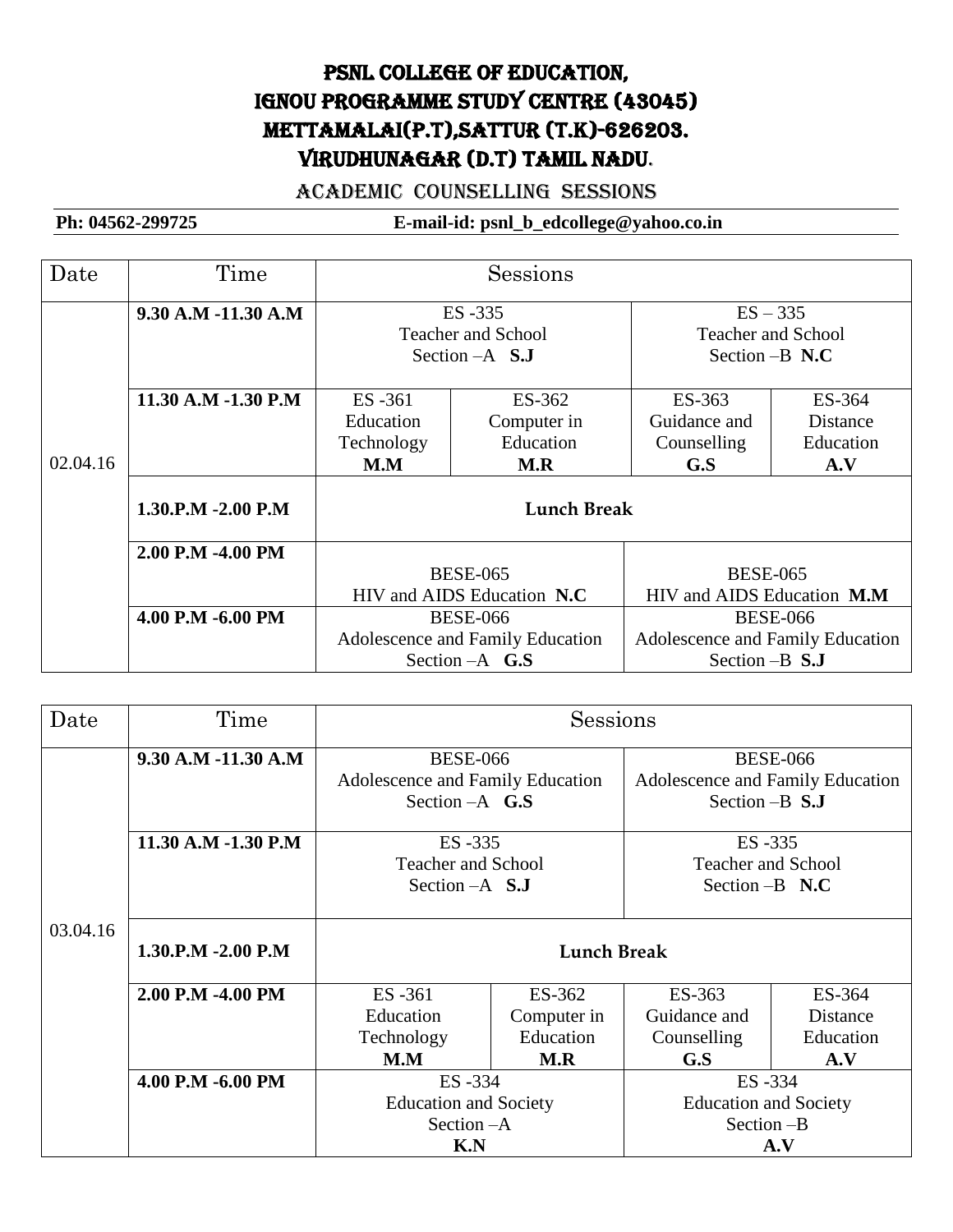# PSNL College of Education, IGNOU Programme study centre (43045) Mettamalai(P.T),Sattur (T.K)-626203. Virudhunagar (D.T) Tamil Nadu.

#### Academic COUNSELLING SESSIONS

| Date     | Time                | Sessions                      |             |                           |                               |  |
|----------|---------------------|-------------------------------|-------------|---------------------------|-------------------------------|--|
|          | 9.30 A.M -11.30 A.M | ES -334                       |             |                           | ES -334                       |  |
|          |                     | <b>Education and Society</b>  |             |                           | <b>Education and Society</b>  |  |
|          |                     | Section $-A$                  |             |                           | Section -B                    |  |
|          |                     | K.N                           |             | A.V                       |                               |  |
|          | 11.30 A.M -1.30 P.M | <b>BESE-065</b>               |             |                           | <b>BESE-065</b>               |  |
|          |                     | <b>HIV</b> and AIDS Education |             |                           | <b>HIV and AIDS Education</b> |  |
|          |                     | N.C                           |             | M.M                       |                               |  |
| 05.03.16 | 1.30.P.M -2.00 P.M  |                               |             | <b>Lunch Break</b>        |                               |  |
|          | 2.00 P.M -4.00 PM   | ES-335                        |             |                           | ES-335                        |  |
|          |                     | <b>Teacher and School</b>     |             | <b>Teacher and School</b> |                               |  |
|          |                     | Section-A                     |             | Section-B                 |                               |  |
|          |                     | S.J                           |             | N.C                       |                               |  |
|          | 4.00 P.M -6.00 PM   | ES-361                        | ES-362      | ES-363                    | ES-364                        |  |
|          |                     | Education                     | Computer in | Guidance and              | <b>Distance Education</b>     |  |
|          |                     | Technology                    | Education   | Counselling               | A.V                           |  |
|          |                     | M.M                           | M.R         | G.S                       |                               |  |

| Date     | Time                | Sessions                         |             |                               |                        |  |
|----------|---------------------|----------------------------------|-------------|-------------------------------|------------------------|--|
|          | 9.30 A.M -11.30 A.M | <b>BESE-066</b>                  |             |                               | <b>BESE-066</b>        |  |
|          |                     | Adolescence and Family Education |             |                               | Adolescence and Family |  |
|          |                     | Section $-A$ G.S                 |             |                               | Education              |  |
|          |                     |                                  |             |                               | Section -B<br>S.J      |  |
|          | 11.30 A.M -1.30 P.M | ES -361                          | ES-362      | ES-363                        | ES-364                 |  |
|          |                     | Education                        | Computer in | Guidance and                  | Distance               |  |
|          |                     | Technology                       | Education   | Counselling                   | Education              |  |
|          |                     | M.M                              | M.R         | G.S                           | A.V                    |  |
| 06.03.16 | 1.30.P.M -2.00 P.M  |                                  |             | <b>Lunch Break</b>            |                        |  |
|          | 2.00 P.M -4.00 PM   | ES-334                           |             | ES-334                        |                        |  |
|          |                     | <b>Education and Society</b>     |             | <b>Education and Society</b>  |                        |  |
|          |                     | Section $-A$                     | K.N         | Section $-B$                  | A.V                    |  |
|          | 4.00 P.M -6.00 PM   | <b>BESE-065</b>                  |             | <b>BESE-065</b>               |                        |  |
|          |                     | <b>HIV</b> and AIDS Education    |             | <b>HIV</b> and AIDS Education |                        |  |
|          |                     | N.C                              |             | M.M                           |                        |  |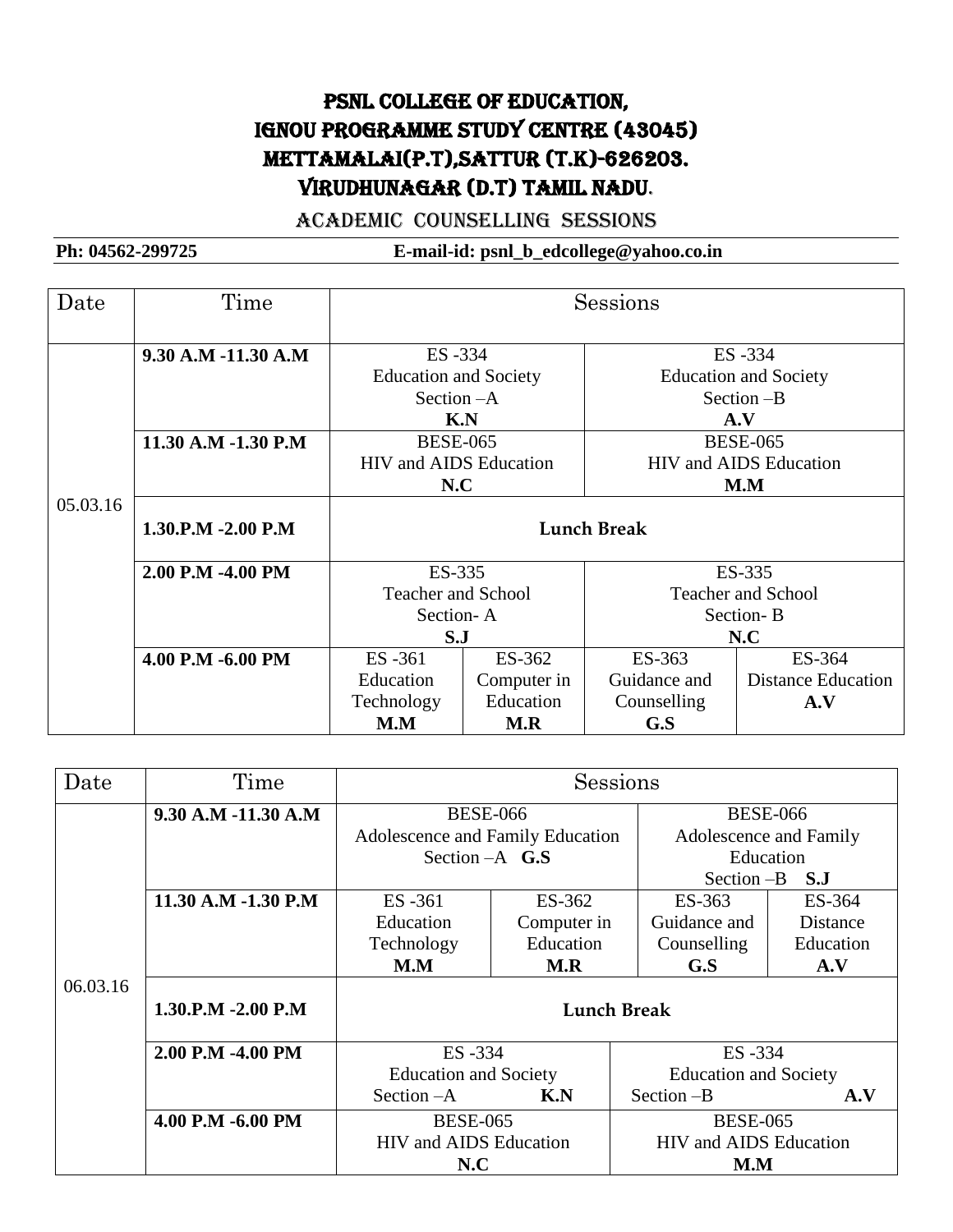# PSNL COLLEGE OF EDUCATION, IGNOU Programme study centre (43045) Mettamalai(P.T),Sattur (T.K)-626203. Virudhunagar (D.T) Tamil Nadu.

#### Academic COUNSELLING SESSIONS

| Date     | Time                | Sessions                                               |             |                        |                               |                 |
|----------|---------------------|--------------------------------------------------------|-------------|------------------------|-------------------------------|-----------------|
|          | 9.30 A.M -11.30 A.M | <b>BESE-065</b>                                        |             |                        | <b>BESE-065</b>               |                 |
|          |                     | <b>HIV</b> and AIDS Education                          |             |                        | <b>HIV</b> and AIDS Education |                 |
|          |                     | N.C                                                    |             |                        | M.M                           |                 |
|          | 11.30 A.M -1.30 P.M | ES-335                                                 | ES-335      |                        |                               |                 |
|          |                     | <b>Teacher and School</b><br><b>Teacher and School</b> |             |                        |                               |                 |
|          |                     |                                                        | Section-A   |                        | Section-B                     |                 |
|          |                     | S.J<br>N.C                                             |             |                        |                               |                 |
| 06.08.16 | 1.30.P.M -2.00 P.M  | <b>Lunch Break</b>                                     |             |                        |                               |                 |
|          | 2.00 P.M -4.00 PM   | <b>BESE-066</b>                                        |             | <b>BESE-066</b>        |                               |                 |
|          |                     | Adolescence and Family Education                       |             | Adolescence and Family |                               |                 |
|          |                     | Section - A                                            |             | Education              |                               |                 |
|          |                     | G.S                                                    |             | Section -B             |                               |                 |
|          |                     |                                                        |             | S.J                    |                               |                 |
|          | 4.00 P.M -6.00 PM   | ES-361<br>ES-362                                       |             | ES-363                 | ES-364                        |                 |
|          |                     | Education                                              | Computer in |                        | Guidance and                  | <b>Distance</b> |
|          |                     | Technology                                             | Education   |                        | Counselling                   | Education       |
|          |                     | M.M                                                    | M.R         |                        | G.S                           | A.V             |

| Date     | Time                | Sessions                      |             |                               |           |
|----------|---------------------|-------------------------------|-------------|-------------------------------|-----------|
|          | 9.30 A.M -11.30 A.M | ES -334                       |             | ES -334                       |           |
|          |                     | <b>Education and Society</b>  |             | <b>Education and Society</b>  |           |
|          |                     | Section - A                   |             | Section -B                    |           |
|          |                     | K.N                           |             |                               | A.V       |
|          | 11.30 A.M -1.30 P.M | ES -361                       | ES-362      | ES-363                        | ES-364    |
|          |                     | Education                     | Computer in | Guidance and                  | Distance  |
|          |                     | Technology                    | Education   | Counselling                   | Education |
| 07.08.16 |                     | M.M                           | M.R         | G.S                           | A.V       |
|          | 1.30.P.M -2.00 P.M  | <b>Lunch Break</b>            |             |                               |           |
|          | 2.00 P.M -4.00 PM   | <b>BESE-065</b>               |             | <b>BESE-065</b>               |           |
|          |                     | <b>HIV</b> and AIDS Education |             | <b>HIV</b> and AIDS Education |           |
|          |                     | N.C                           |             | M.M                           |           |
|          | 4.00 P.M -6.00 PM   | ES-335                        |             | ES-335                        |           |
|          |                     | <b>Teacher and School</b>     |             | <b>Teacher and School</b>     |           |
|          |                     | Section-A                     |             | Section-B                     |           |
|          |                     | S.J                           |             | N.C                           |           |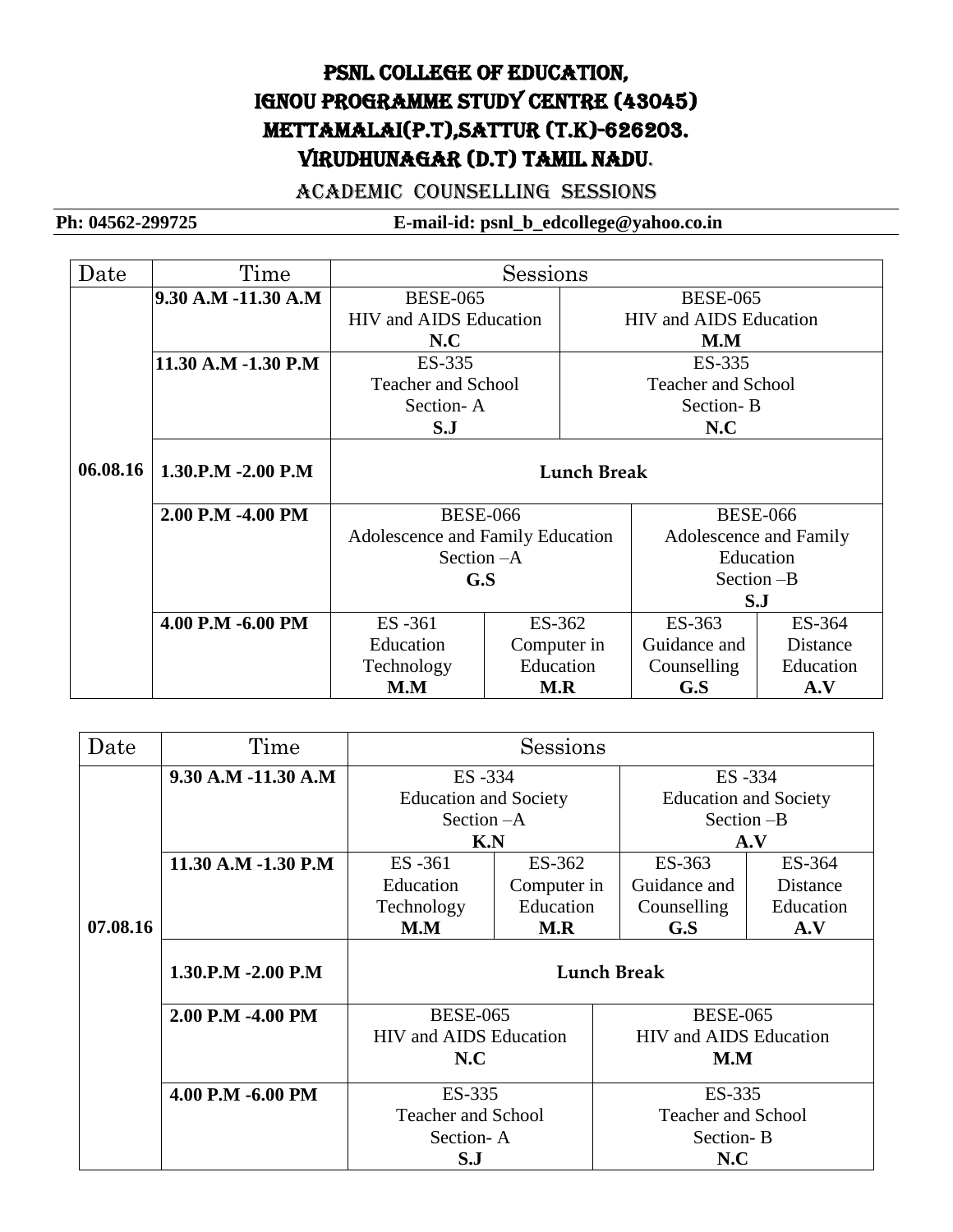### PSNL College of Education, IGNOU Programme study centre (43045) Mettamalai(P.T),Sattur (T.K)-626203. Virudhunagar (D.T) Tamil Nadu.

Academic COUNSELLING SESSIONS

| Date     | Time                | Sessions                                                     |                               |  |
|----------|---------------------|--------------------------------------------------------------|-------------------------------|--|
|          | 9.30 A.M -11.30 A.M | ES-335                                                       | ES-335                        |  |
|          |                     | <b>Teacher and School</b>                                    | <b>Teacher and School</b>     |  |
|          |                     | Section-A                                                    | Section-B                     |  |
|          |                     | S.J                                                          | N.C                           |  |
|          | 11.30 A.M -1.30 P.M | <b>BESE-065</b>                                              | <b>BESE-065</b>               |  |
| 03.09.16 |                     | <b>HIV</b> and AIDS Education                                | <b>HIV</b> and AIDS Education |  |
|          |                     | N.C                                                          | M.M                           |  |
|          | 1.30.P.M -2.00 P.M  | <b>Lunch Break</b>                                           |                               |  |
|          | 2.00 P.M -4.00 PM   | ES-334                                                       | ES-334                        |  |
|          |                     | <b>Education and Society</b><br><b>Education and Society</b> |                               |  |
|          |                     | Section $-A$<br>Section $-B$                                 |                               |  |
|          |                     | K.N<br>A.V                                                   |                               |  |
|          | 4.00 P.M -6.00 PM   | <b>BESE-066</b><br><b>BESE-066</b>                           |                               |  |
|          |                     | Adolescence and Family<br>Adolescence and Family             |                               |  |
|          |                     | Education<br>Education                                       |                               |  |
|          |                     | Section $-A$ G.S                                             | Section $-B$ S.J              |  |

| Date                            | Time                    | Sessions                           |                              |  |
|---------------------------------|-------------------------|------------------------------------|------------------------------|--|
|                                 |                         |                                    |                              |  |
|                                 | $9.30$ A.M $-11.30$ A.M | <b>BESE-066</b><br><b>BESE-066</b> |                              |  |
|                                 |                         | Adolescence and Family             | Adolescence and Family       |  |
|                                 | Education               |                                    | Education                    |  |
|                                 |                         | Section $-A$ G.S                   | Section $-B$ S.J             |  |
| 04.09.16<br>11.30 A.M -1.30 P.M |                         | ES-334                             | ES -334                      |  |
|                                 |                         | <b>Education and Society</b>       | <b>Education and Society</b> |  |
|                                 |                         | Section - A                        | Section -B                   |  |
|                                 |                         | K.N<br>A.V                         |                              |  |
|                                 |                         |                                    |                              |  |